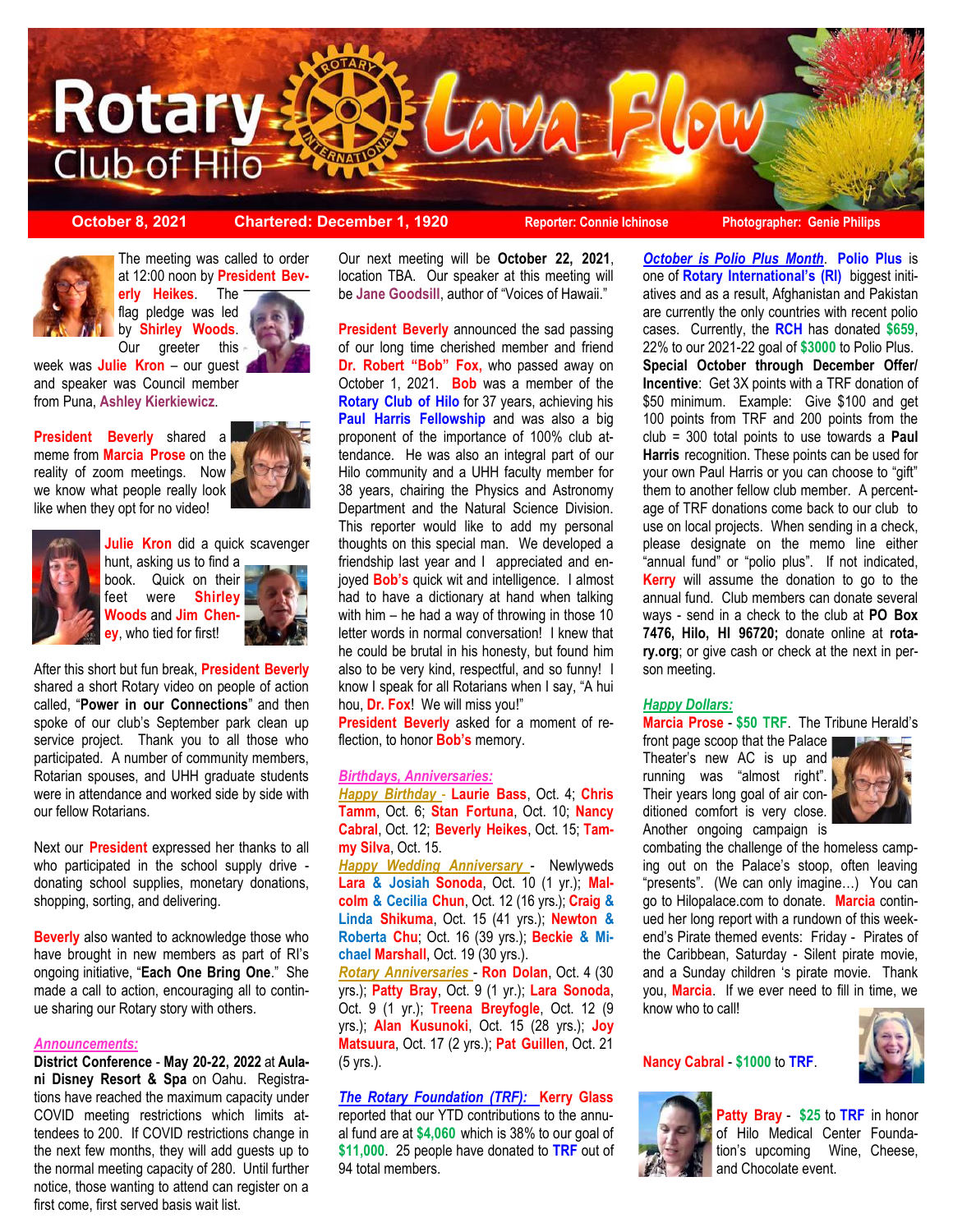#### *Birthdays:*

| <b>Laurie Bass</b>    |  |
|-----------------------|--|
| <b>Chris Tamm</b>     |  |
| Stan Fortuna          |  |
| <b>Nancy Cabral</b>   |  |
| <b>Beverly Heikes</b> |  |
| Tammy Silva           |  |

**October 4 October 6 October 10 October 12 Dctober 15 October 15** 

#### *Club Anniversary:*

| Oct 01 1994 (26) |
|------------------|
| Oct 04 1991 (30) |
| Oct 09 2020 (01) |
| Oct 09 2020 (01) |
| Oct 12 2012 (09) |
| Oct 15 1993(28)  |
| Oct 17 2019 (02) |
| Oct 21 2016 (05) |
| Oct 22 1999 (22) |
| Oct 23 2020 (1)  |
|                  |

#### *Anniversaries:*

| Lara & Josiah Sonoda    Qct 10 2020 (01)         |  |  |
|--------------------------------------------------|--|--|
| Malcolm & Cecilia Chun Oct 12 2005 (16)          |  |  |
| Craig & Linda Shikuma Oct 15 1980 (41)           |  |  |
| <b>Newton &amp; Roberta Chu</b> Oct 16 1982 (39) |  |  |
| <b>Beckie &amp; Michael Marshall</b>             |  |  |
| Oct 19, 1991 (30)                                |  |  |
| Chris & Barbara Tamm Oct 26, 1968 (53)           |  |  |
|                                                  |  |  |

#### *Announcements:*

**Oct. 22—Jane Goodsill "Voices of Hawaii"**

**Nov. 19—Rita Palma—Exec. Director Hawaii Island Home For Recovery**

#### *Club Administration 2021-2022*

President:- **Beverly Heikes**  President Elect– **Connie Ichinose** Vice-President- **Kerry Glass** Past President– **Nancy Cabral** Secretary- **Susan Munro** Treasurer– **Patty Bray** Sergeant-at-Arms– **Kelvin Watanabe** Foundations- **Shane Okimoto** Membership– **Julie Kron** Public Relations- **Marcia Prose** Community Service- **Wally Wong** Vocational Services- **Mike Meyer** International Service- **Patrick Smith** New Generations– **Jen Tanouye** Club Service– **Jeremiah Leonard** Hilo Rotary Club Foundation- **Tim Beatty** Hawaii Rotary Youth Foundation- **Mitch Dodo** Dr. Sunao Wada Foundation- **Mitch Dodo** Programs- **Jim Cheney** Attendance- **Judy Gibson** Lava Flow– **Genie Phillips** Greeters– **Patti Day** Executive Director– **Kerry Glass**

**Jeremiah Leonard-** \$20 TRF and he also treated us to a **"Jeremiah Joke"** about a butterfly who was feeling a bit sluggish. We may need to make this a regular bit - who knew Jeremiah could moonlight in stand up???!!!

**Shirley Woods** - Polio Plus donation.



**Helen Hemmes** - donation to TRF - in memory of **Dr. Robert Fox**.

#### **Jen Tanouye & Gail Takaki** - donating \$54 each on

behalf of the the club to Alzheimer's Hawaii in support of the 54 **WHS Interact students** who walked 45 miles in the Alzheimer's Walk held in September.





**Susan Munro** - TRF donation in honor of **Dr. Robert Fox**.



**Beverly Heikes** - \$25 to TRF. Beverly is happy that her husband is doing well after surgery. A special thank you to **Shirley Woods**, who watched the **Heikes'** doggie during this time.

#### *Speaker:*

**Ashley Kierkiewicz** was raised in Hilo, attended St. Joseph High and UHH, majoring in political science. She has worked at Hasting & Pleadwell Communications Company

and currently serves on the County Council. Programs Chair **Jim Cheney** mentioned that although our club does not normally have politicians as meeting speakers, he felt that most of our members were not from the Puna district so made an exception for this meeting.

**Ashley** updated the club on what has been happening in Puna since the 2018 lava flow when more than 700 homes and farms were lost. Although the journey to recovery has had set backs, mainly the onset of the pandemic, there has been progress.

#### **2019 Achievements:**

\$60M from State Legislature Kamaili Road Access to Pohoiki. DLNR formed a task force to restore boat ramp access to benefit fishermen.

Interim Eruption Recovery Strategy Reopening of Highway 132

Recovery Task Force

Activate Puna - A mural at the Pahoa pool by an Australian muralist is on display depicting an abstract representation of the lava flow. Another Puna based muralist named Kai worked with Puna students to create a mural at Pahoa school. He engaged and empowered the kids and community and encouraged them to pursue their passions. #ACTIVATEPUNA.

#### **2020 Achievements:**

- Kilauea Recovery Grants Program Received \$3.4 million to be directly used for community projects.
- Puna Keiko Art Contest
- Kilauea Recovery & Resilience Plan
- Economic Recovery Plan
- Voluntary Housing Buyout Program

#### **2021 Achievements:**

- Puna Strong Grants Program \$350K total grant money to non profits. No grant writing was necessary. A series of talk story sessions were conducted to find recipients and help them with the grant qualification.
- Revitalize Puna Quarterly Community Activation - community meetings to connect and educate. Recover.community.gov. Resilience Capacity Areas & Action Teams

Secured USDA RPIC Grant Secured Technical Assistance from CDFA

For more info: *https://tinyurl.com/alohapuna100621*  or *[Ashley.kierkiewicz@hawaiicounty.gov](mailto:Ashley.kierkiewicz@hawaiicounty.gov)*.

**Gail Takaki** led the **4 Way Test** of the "things we think, say, or do."

The meeting was adjourned at 1:00 by **President Beverly Heikes**.



**Community Service - Wally Wong, Director** Rotary Park (Kuhio Kalanianaole) Clean-up





#### **SERVE TO CHANGE LIVES**



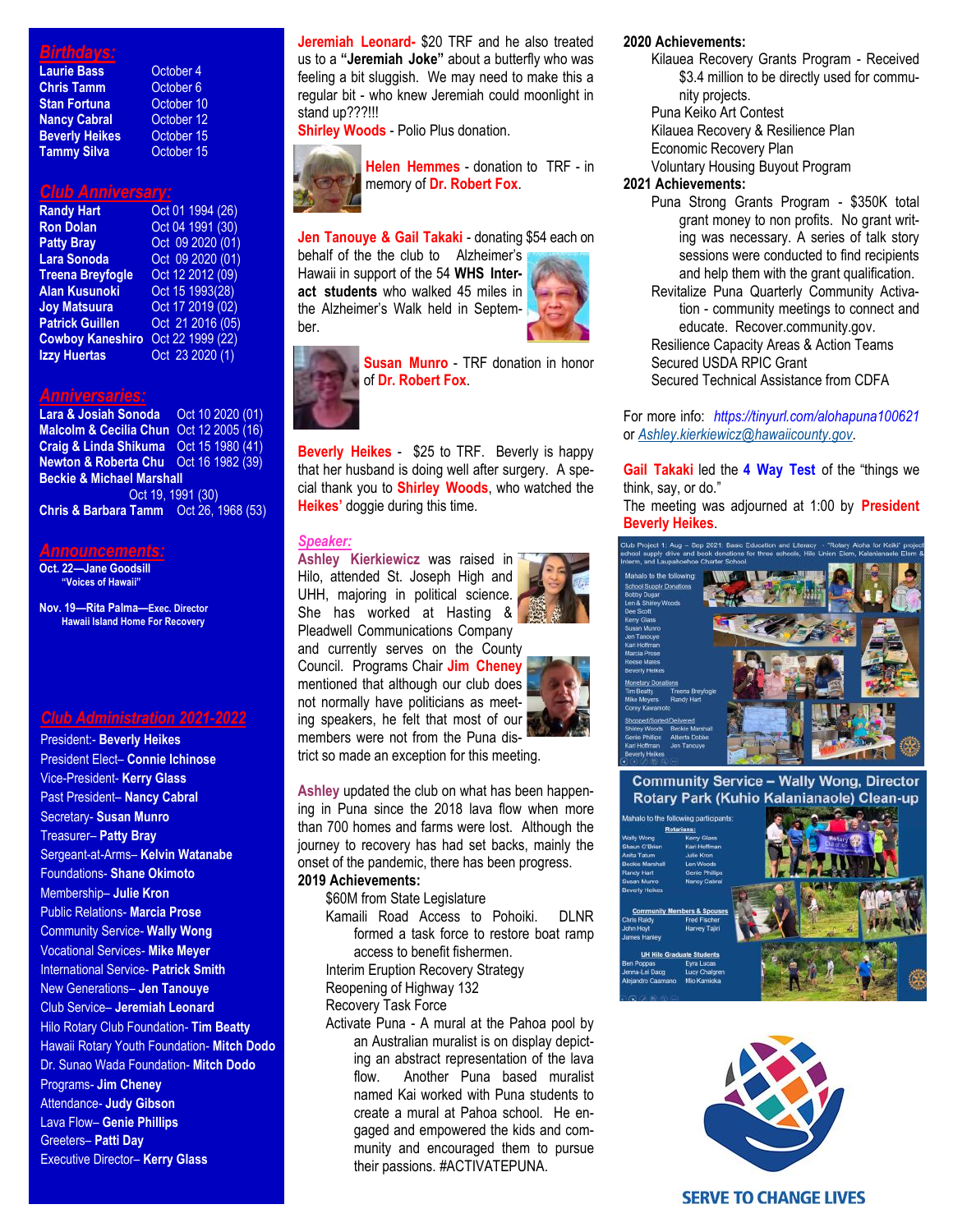

# **Reflections Dr. Robert "Bob" Fox**



















### **Announcements & Events**

Ashley Kierkiewicz - County Council Member - Puna District Kerry Glass - The Rotary Foundation & Polio Plus

District Conference May 20-22, 2022 - Aulani Disney Resort & Spa

and are limited to 200 attended the maximum capacity under the COVID meeting restrictions<br>and are limited to 200 attendees. If COVID restrictions change in the next few months they<br>are looking to add guests up to the norma

Next Meeting - October 22, 2021 - Location TBD

Speaker: Jane Goodsill - Author - "Voices of Hawaii" - Corporate Events/Glass Ceilings BF





Rotary Club of Hilo

**Rotary** 

ub of Hill





**Rotary** 

Club of Hilo